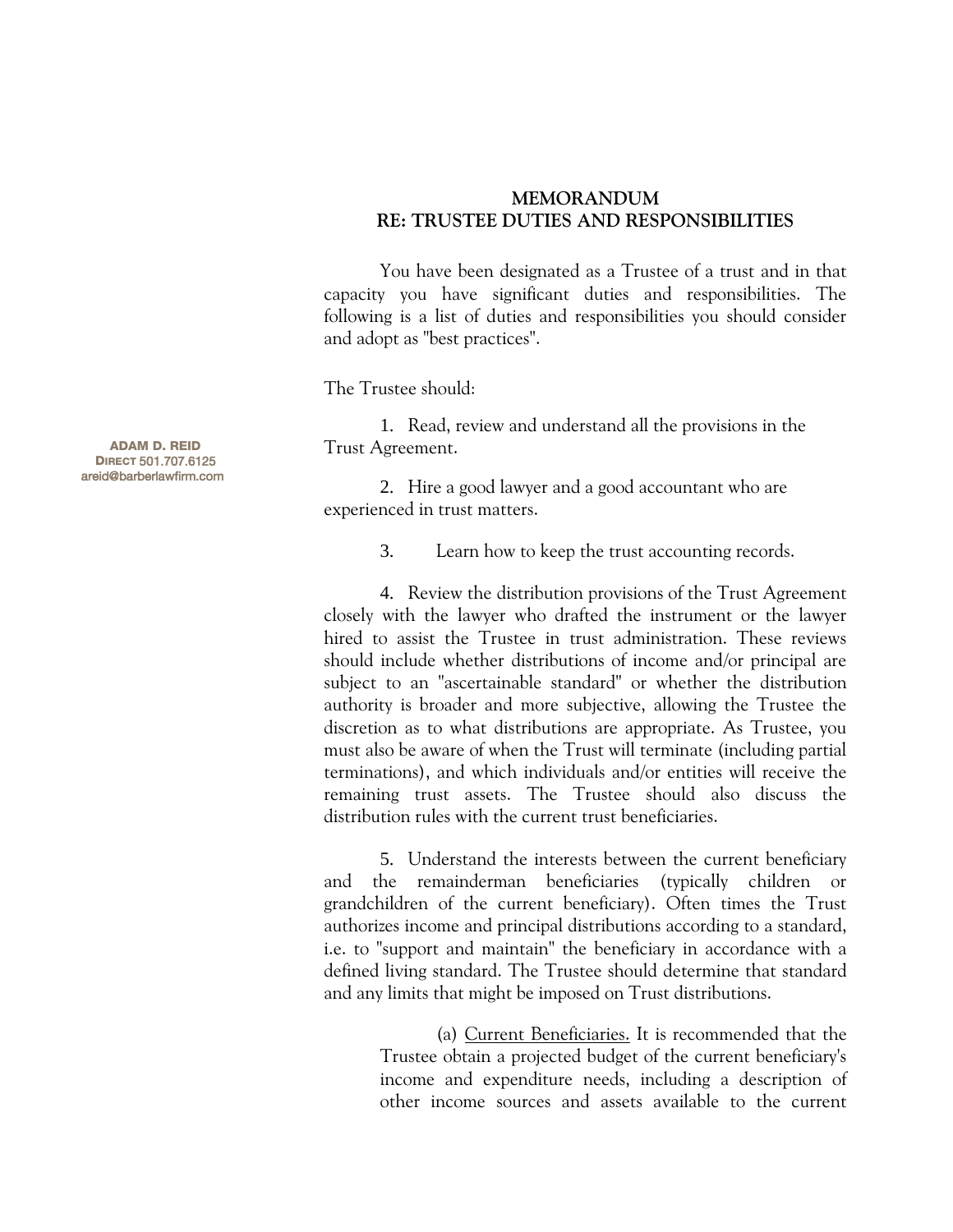beneficiary during the term of the Trust if the Trust requires the Trustee to consider the other income sources and assets prior to making distributions. Sometimes this may require the Trustee to request copies of prior tax returns and detailed copies of the beneficiary's financial statements.

(b) Remainderman Beneficiaries: Although most of your contact will be with the current income beneficiary or beneficiaries, you should also consider the interests of the remainderman beneficiaries. The remainderman beneficiaries are the persons or charities who will receive the trust property when the current beneficiary dies or is no longer an eligible beneficiary. The scope of your contact with the remainderman beneficiaries may be dependent upon who they are. If they are children or grandchildren and the surviving spouse is the current primary beneficiary, then your contact may not need to be as frequent although you should always keep in mind the ultimate beneficial interests of the remainderman beneficiaries. However, if the remainderman beneficiaries are persons who might have interests adverse to the primary beneficiary (i.e., children by a previous marriage, disruptive children or perhaps even some charities), then those beneficiaries may need to be provided information regarding the trust on a current and continuing basis so they may understand the operative provisions of the Trust. If the remainderman beneficiaries are actively adversarial, then you need to make sure that the distributions to the current beneficiary are strictly within the permittable guidelines set forth in the dispositive provisions of the trust agreement. The Arkansas Trust Code has provisions which are aimed at limiting the information that is available to the remainderman beneficiaries; however, that might not be a good policy for the Trustee to follow. We have noted in the past that charitable remainderman beneficiaries are becoming more interested in the current day-to-day administration of the Trust during the lifetime of the current beneficiary.

Even non-adversarial remainderman beneficiaries might have divergent economic interests. For example, one or more children might be wholly dependent upon their wage income and other limited resources currently available to him or her; while other children may have substantial earnings and other income and/or has married into a family of wealth.

Just as in the context of some probate procedures, a trust administration can create intra-family hostilities and jealousies which sometimes boil over when the time arrives to divide up the family assets among younger generations.

The duties of a Trustee should not change if the Trustee is also the sole current beneficiary of the Trust. However, exposure to claims and suits from beneficiaries obviously lessens in the event the Trustee is also the sole current beneficiary of a Trust. Nevertheless, as stated above, a Trustee should be mindful of the interests of the remainderman (i.e., those beneficiaries of the Trust who receive property upon the death of the current life beneficiary). The Trustee owes a duty to those remainderman beneficiaries to ensure that their future interests in the Trust are protected.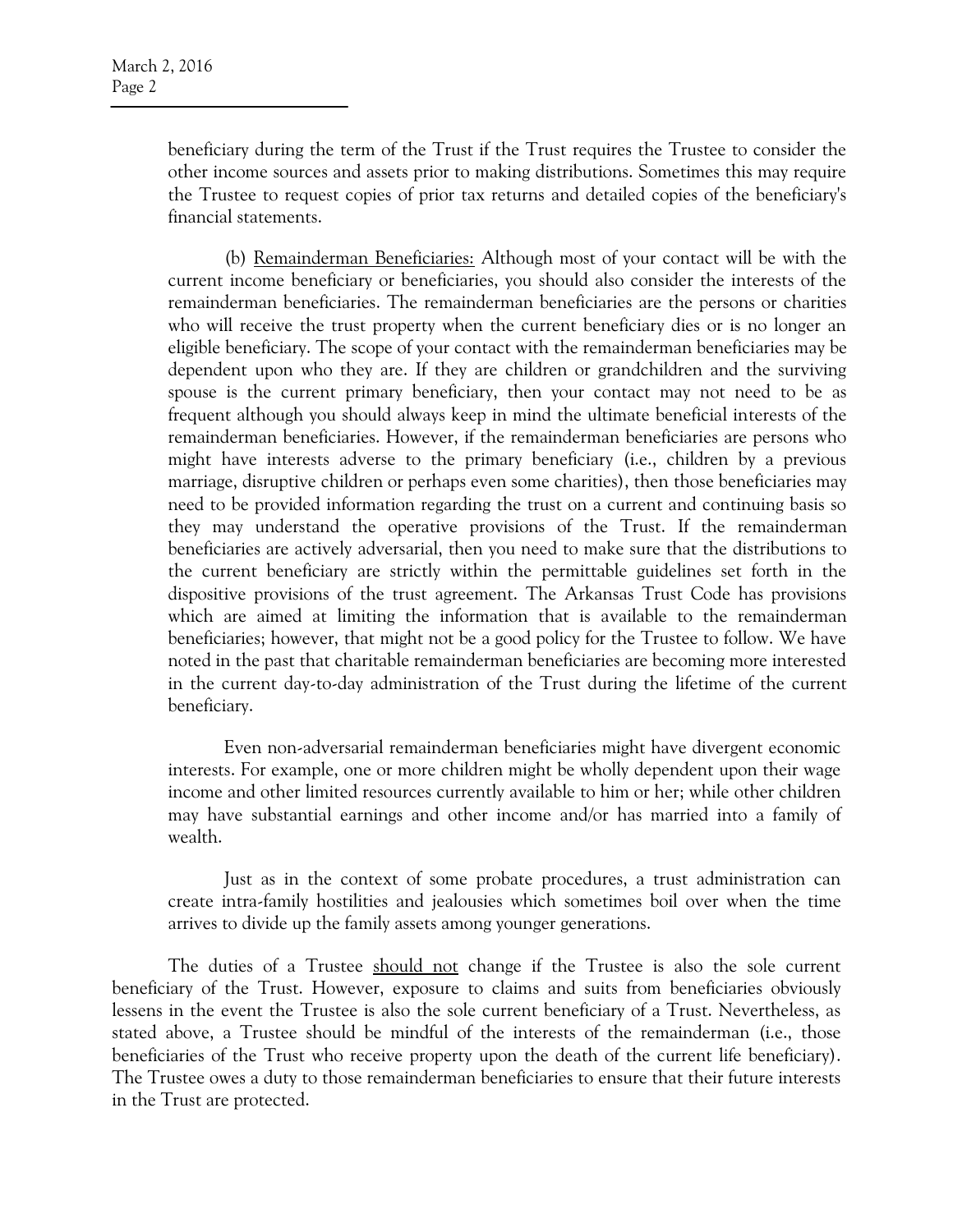A Trustee who serves as Trustee of the Trust currently benefitting more than one current beneficiary (even if the Trustee is one of the current beneficiaries) should be more sensitive to the investment and distribution decisions. However, the Trustee should be mindful that the legal duties and responsibilities of the Trustee are not dependent on who are actually current beneficiaries even though the practical exposure to liability claims from beneficiaries may be reduced when beneficiaries consists of the Trustee or family members of the Trustee.

6. If the Trust owns significant investments in stocks, mutual funds, bonds, CDs, or cash investments, the investment management of the trust assets is an extremely important responsibility. In the event the Trustee does not have significant experience in investment management, the Trustee should retain the services of an experienced investment counselor to provide investment management assistance to the Trust.

7. If the assets are significant, consider selecting two or more investment co-coordinators at two or more different brokerage/investment houses.

8. Develop and adopt an investment policy statement regarding how the Trust assets should be invested.

9. Develop an external and independent review process to check on the Trustee's record keeping.

10. Meet with the current beneficiary(ies) and explain the investment process. If there is more than one current beneficiary, find out what each beneficiary thinks about the process, distributions, etc.

11. Review investment portfolios at least quarterly and invite the current beneficiary(ies) to attend meetings on a semi-annual or annual basis.

12. Keep all investment management costs below 200 basis points, including the Trustee's fees.

13. Make sure the current beneficiary of the Trust understands how much of the administrative costs will go to the Trustee in the form of annual fees for trust services and the basis for the fee. Also discuss professional investment management fees paid by third parties.

14. If the Trustee can select a successor Trustee, do so in advance after discussing successor alternatives with beneficiaries.

15. If the current beneficiaries have a testamentary dispositive power over the trust assets, such as a limited power of appointment, communicate that right to the current beneficiary and encourage the current beneficiary to review and continuously update his or her personal estate planning documents.

16. Identifying The Trust For Tax Purposes. The Trust is a separate entity and an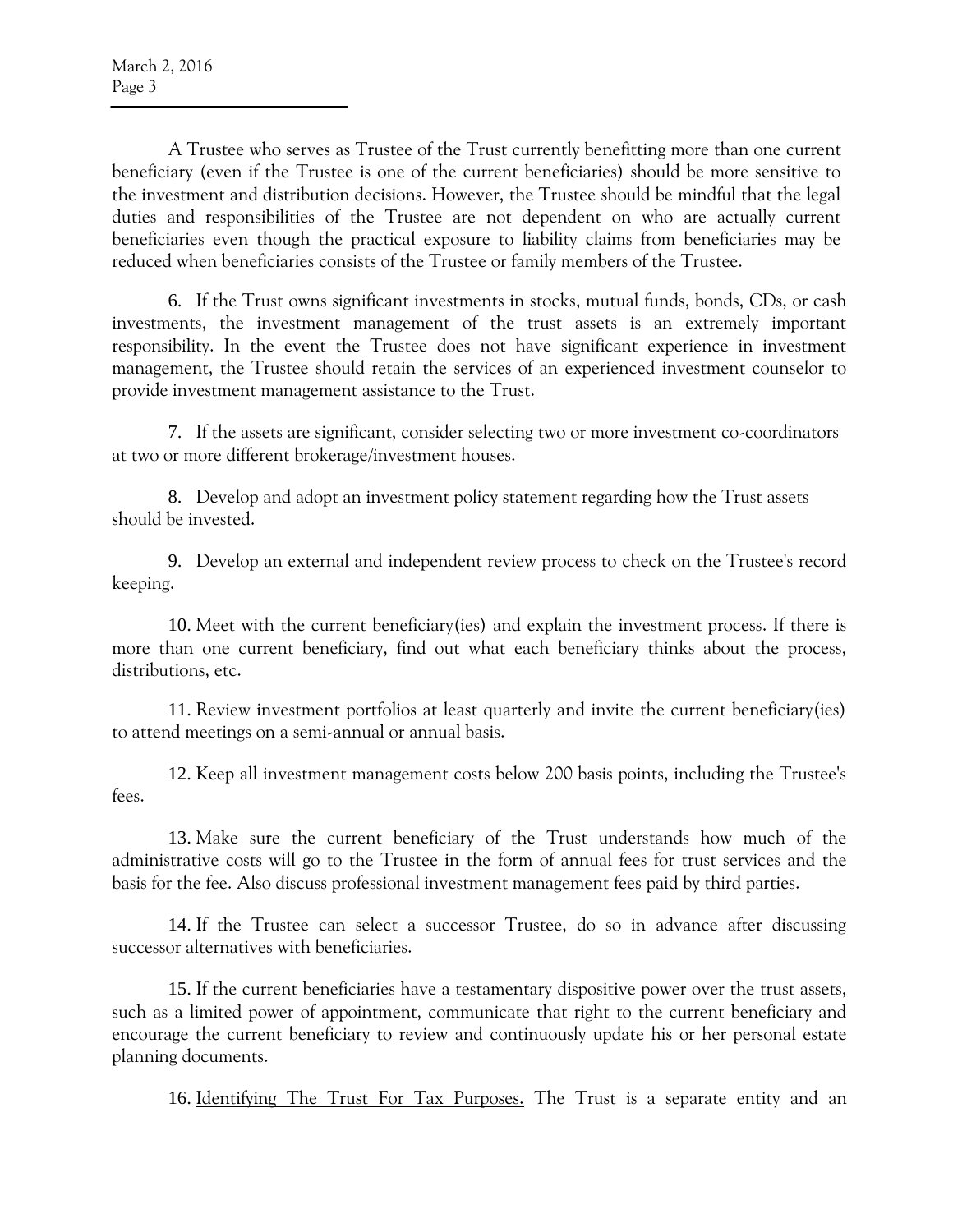identifying number is required for it for income tax purposes. A federal tax identification number has been assigned to the Trust and this number should be given to banks, corporations, and others who pay interest, dividends or other income to the Trust.

17. Protecting Trust Assets. Any assets which have been transferred to the Trust which should be covered by insurance should be so protected. If insurance is already covering a trust asset, the insurance policy should be revised to add the Trustee (in his or her capacity as Trustee) as the named insured on the policy. This can usually be done at no additional cost. If personal property, a residence, or any automobile has been transferred to the Trust, the Trustee should make sure that such assets are covered by insurance and that the Trustee (in his or her capacity as Trustee) is a named insured. Assets such as stocks and bonds which are owned by the Trust should be placed in a safe place, such as a safe deposit box. If the safe deposit box holds only Trust assets and is in the name of the Trustee, there will be no problem in identifying bearer bonds or unregistered securities as Trust assets.

18. Record Keeping. You should keep good financial records. If you have good records, the Trust should not increase your work.

The Trustee has a responsibility to keep accurate records concerning the trust assets. Books should be set up with the help of an accountant, if necessary, to identify (1) income received, (2) income paid out, (3) additions to principal, (4) deductions from principal, (5) principal on hand, and (6) changes in trust investments. All transactions involving Trust assets should be carefully documented. When the Trust books are originally created, the cost basis of all assets transferred to the Trust should be determined. It is much easier to obtain this information when the Trust is created and records available than to try to track down such information at a later time when assets are sold or otherwise transferred. In addition to satisfying the Trustee's legal responsibilities, accurate books and records will make the successor Trustee's job much easier. A Trustee should not feel burdened by accounting responsibilities which he or she is unable to handle. A professional accountant should be retained when required, or the Trustee may consider utilizing the services of a bank, which may be the successor Trustee, or custodian (as opposed to a Trustee) of the assets.

19. Segregation of Trust Property. The Trustee has an obligation to segregate trust property. If trust property is commingled with the Trustee's own property, the duty will be on the Trustee to prove that which is his/her own property. Any doubt will be resolved in favor of the Trust. Comingling property or investments can also create accounting difficulties and tax problems.

20. Tax Reporting. The Trust is a separate taxpaying and tax filing entity. Both federal and state income tax returns are due each year. This is an area in which your certified public accountant can assist you.

As you can see by reviewing this Memorandum, the duties and responsibilities of a Trustee are quite broad and expansive. However, from a practical matter, the nature of the trust assets will